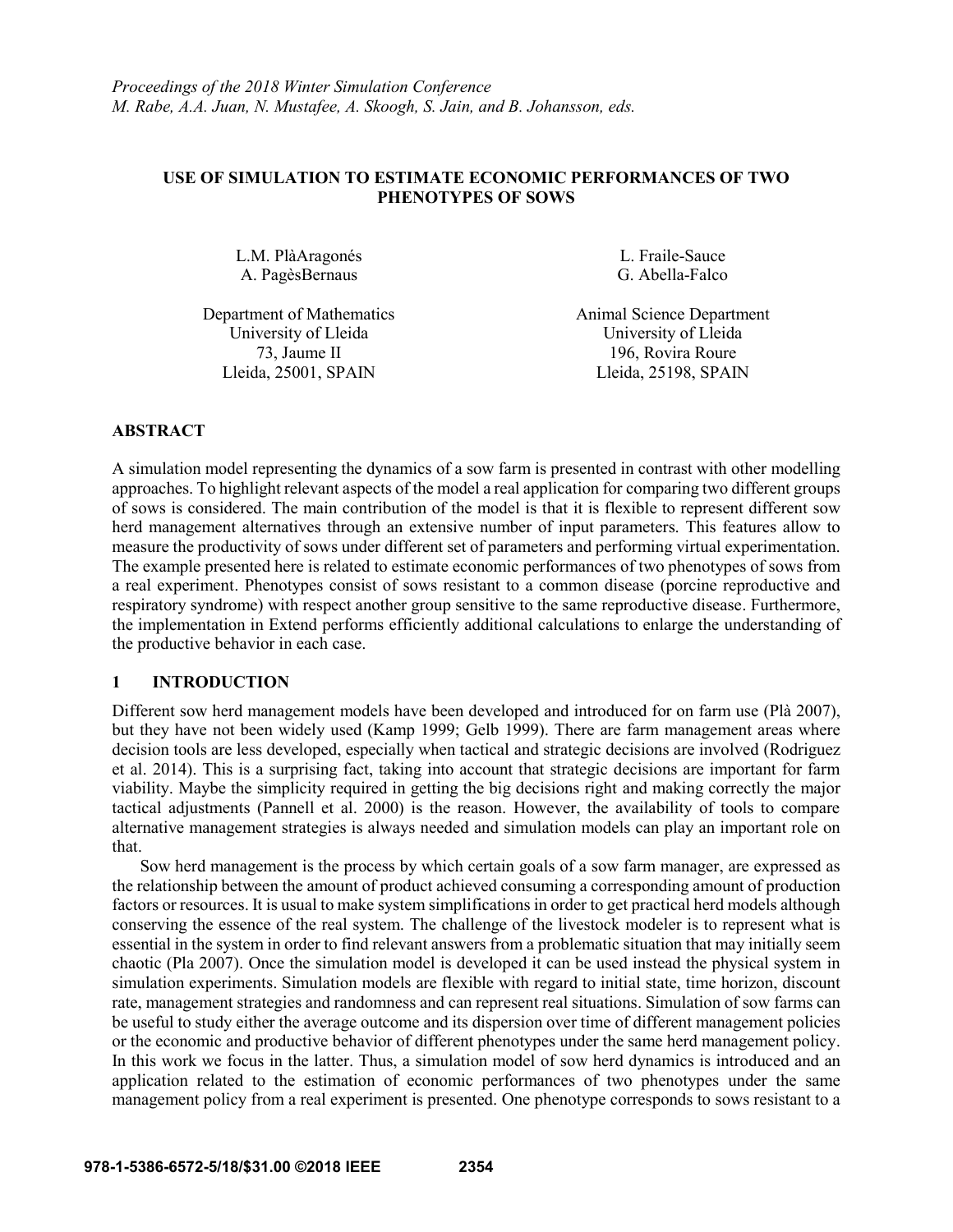common disease, the porcine reproductive and respiratory syndrome (PRRS), with respect the other phenotype sensitive to the same reproductive disease.

# **2 THE SOW FARM OPERATION**

## **2.1 Basics of Sow Herd Management**

Traditional pig farming was held in one farm, the so called farrowing-to-finish farms. Nowadays, because of specialization and disease problems pig farms are organized in a pork supply chain involving multi-site multi-farm systems (Rodriguez et al. 2014; Nadal and Plà 2014). Then we can find sow farms producing piglets, rearing farms and fattening farms producing pigs as well as any combination of them. At the same time, pig production has been tending to concentrate in fewer firms. The essence of this modern and competitive organization relies on an efficient piglet production. Thus the piglet production system is characterized by a herd of sows in a continuous process of reproduction. The piglets are the commercial product, which after weaning are transferred or sold to rearing-fattening farms depending if they are owned or not to the same company. This specialization gives additional efficiency gains and it is widely extended within the Spanish swine industry.

Daily operations in a sow farm are weekly scheduled in commercial farms. This way work force is more efficient operating the farm. As result, sows are grouped in batches allowing an efficient rationalization of tasks. For instance, matings or inseminations are performed on Tuesday and Wednesday, weaning of piglets is done on Thursday and Friday and heat control and gestation detection on Monday. This weekly planning of activities is rarely took into account by livestock models and even they represent a lot of complexities for a structured mathematical modeling approach. In addition, the impact of changes in reproductive management or the comparison of management alternatives should consider this aspects of extreme practical importance.

## **2.2 The Porcine Reproductive and Respiratory Syndrome**

The porcine reproductive and respiratory syndrome or PRRS, is one of the most important disease affecting pig production at present. The problem relies on the difficult diagnosis beforehand, the virulent affectation when declared, the lack of efficacy medicines to treat and the negative impact on farm productivity. In this context, veterinaries are looking for ways to cope with this disease and mitigate the negative effects. One way is the detection of animals showing resistance or immunity to the disease.

## **3 DEVELOPMENT OF THE SIMULATION MODEL**

## **3.1 The Development Framework: ExtendSim**

The simulation model was implemented in ExtendSim 9.2, an interactive general purpose simulation tool (Krahl 2013; Krahl and Nastasi 2014) with 2D and 3D animation capabilities. The ExtendSim simulation environment provides the tools for all level of modelers to create accurate, credible, and usable models in an efficient way as recommended by Law and Kelton (2000). The selection of a proper simulation software can make a significant difference in how well simulation analyses support managerial decision making. Thus, ExtendSim was chosen because it facilitated every phase of the simulation project, from creating, debugging, verifying, and validating the model, to the construction of a user interface.

An ExtendSim model is created by adding blocks to a model worksheet, connecting them together, and entering the simulation data. Each block has its own functionality, dialog, help, icon, and connections. Each instance of a block in the model contents its own data. An additional advantage is the ExtendSim's builtin, compiled language, ModL, to create reusable modelling blocks beyond the standard libraries provided by ExtendSim. All of this is done within a single, self-contained software program that does not require external interfaces, compilers, or code generators. Hierarchical blocks help to organize the model and this kind of blocks can be added to the model in number equal or greater to one being very useful to make the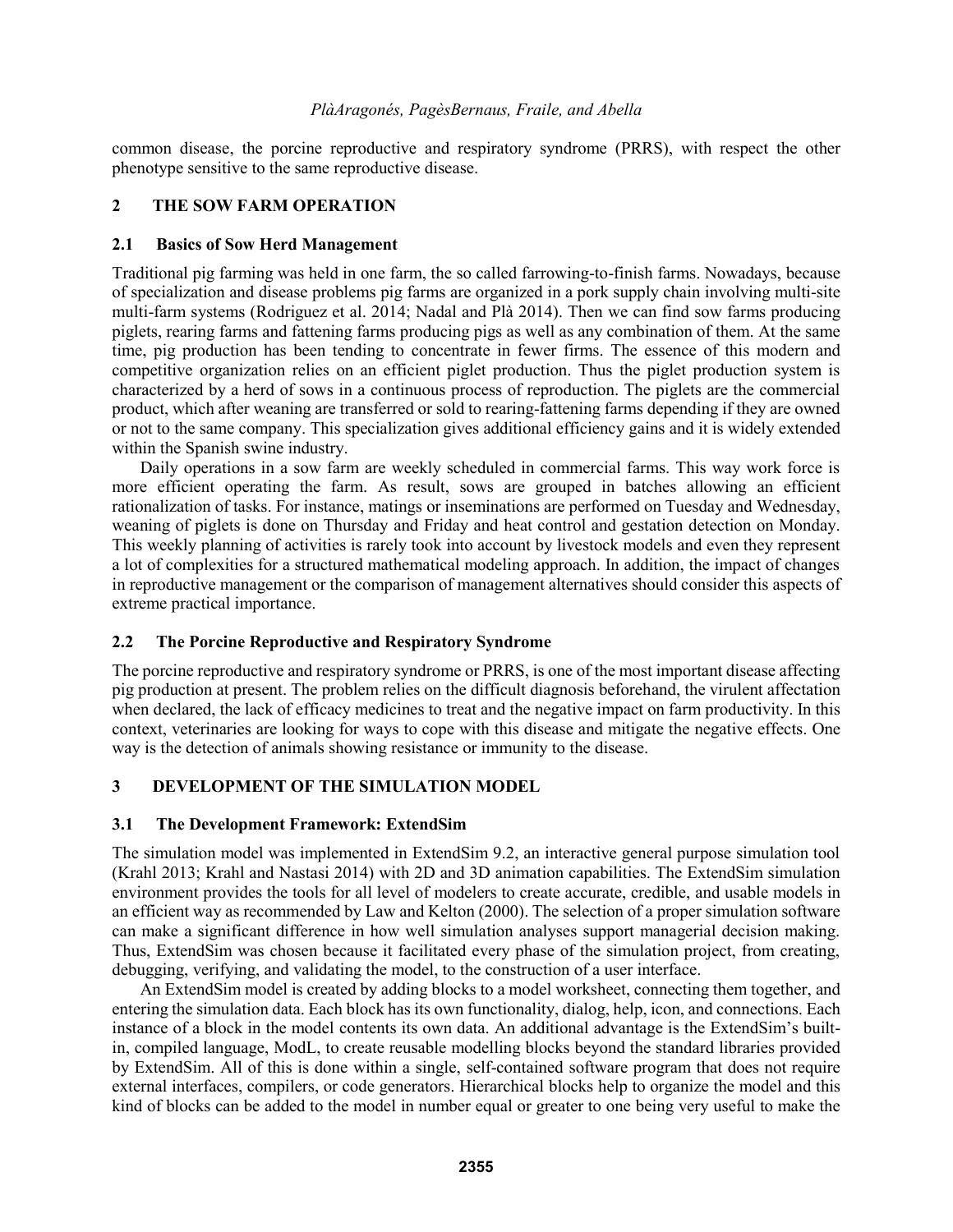model more readable. For instance, each sow can be encapsulated as a sub model into a hierarchical block representing a crate. At the same time, a hierarchical block representing the farm can be built integrating different crates occupied by a sow.

# **3.2 Conceptual Model and Prototyping**

A first prototype was implemented following the conceptual model shown in Figure 1. Conceptual model took the reproduction cycle as base. The implementation of the simulation model was incremental. First of all, the representation of the reproduction cycle of a sow was modelled and number of piglets were the outputs. Animation features of ExtendSim were used to perform proof of concept involving successive refinements and checking the rationale of the model. Farm representation was modelled as a set of sows put together in the same block. All blocks are responsive to blocks containing parameters representing the productive performance of the farm and many herd management settings like the duration of different reproductive states like gestation or lactation. These important parameters served also to define the herd management strategies like weaning at a fixed age of piglets or at the same time for a batch of sows regardless the age of piglets (minimum 21 days). This stage ends up once the preliminary version of the simulation model was conceptually accepted.



Figure 1: States and transitions of a sow cycle.

# **3.3 The Simulation Model**

Model structure is presented in Figure 2. Main elements of the model are: the hierarchical block of general parameters, the hierarchical block representing the farm and the block registering piglets produced. All of them are tailored made blocks that can be complemented with standard ones as the Plotter I/O or the File Out blocks.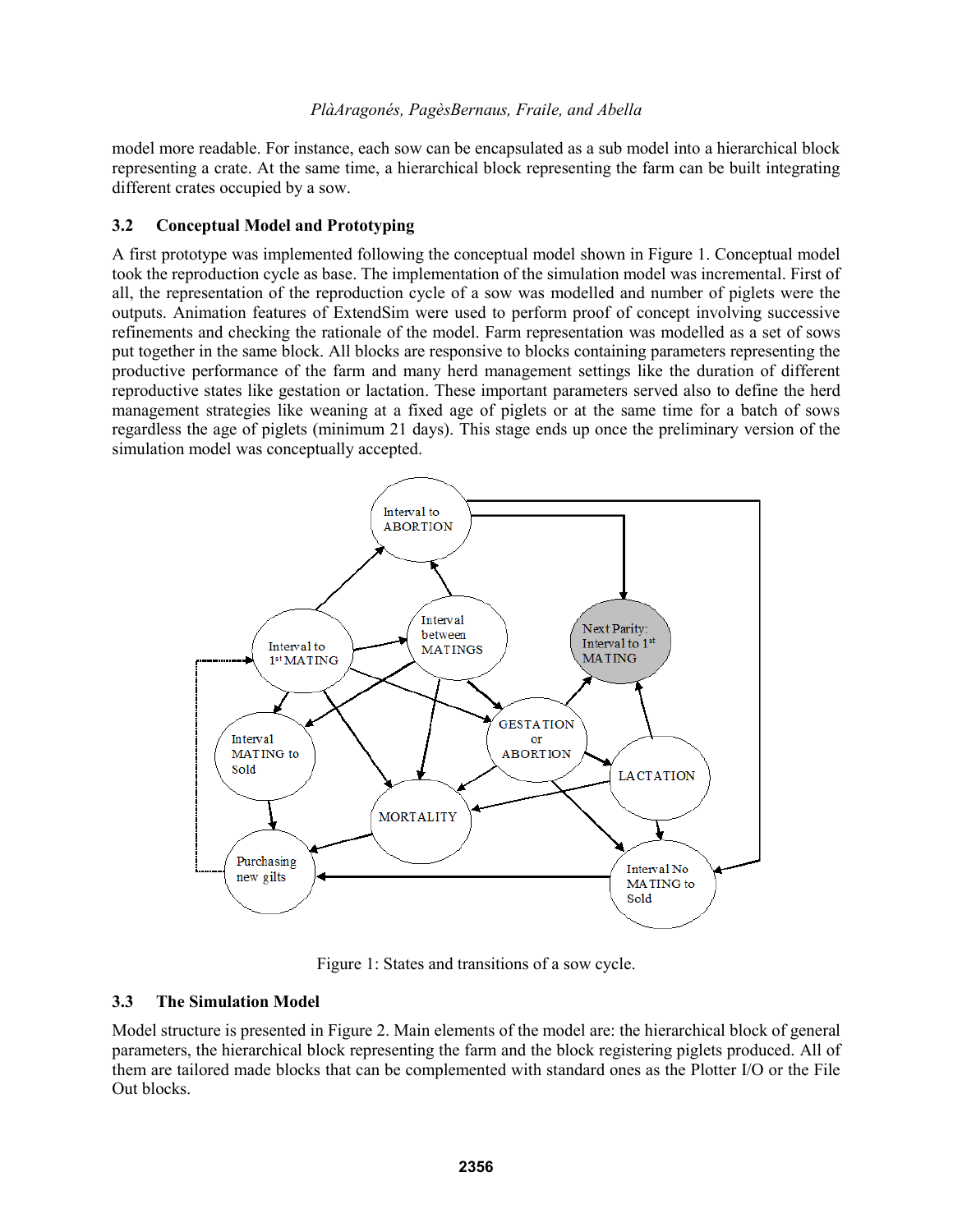The blocks of general parameters and the farm are hierarchical blocks because they are built from other blocks. For instance, the block of parameters named "Parameters Sow Farm" contains four blocks each one representing a set of parameters affecting herd dynamics: abortion, conception, culling and technical issues as shown on the left of Figure 2. Each farm can be customized in terms of general and individual parameters ruling the production and reproduction process.

The hierarchical block of the farm contains blocks representing each individual sows or more properly, a crate, as it can be empty or occupied along the simulation. Each individual sow model operates according to the functionality represented in Figure 1. So that, the basic component of the farm simulation model is the crate where each animal that can be housed in. All these elements are hold in a user library and so, farm size is customizable adding more or less sows to the simulated farm.



Figure 2: Model overview showing the hierarchical blocks of parameters (Block [4] including four groups of parameters: Abortion, Conception, Culling and Technical issues) and the block of sow farm (Block [115] including square crates in pink simulating a sow each) open.

In fact this model is a refinement of that presented in Plà (2005). Main differences are concerning the new set of parameters included to better represent a wide range of management alternatives and the management of data generated during simulation. For instance, these alternatives allow to consider batch management of sows, weekly operations on the farm, replacement rules like abortion or low litter size and the introduction of capacity constraints for lactation facilities. This way, the virtual representation of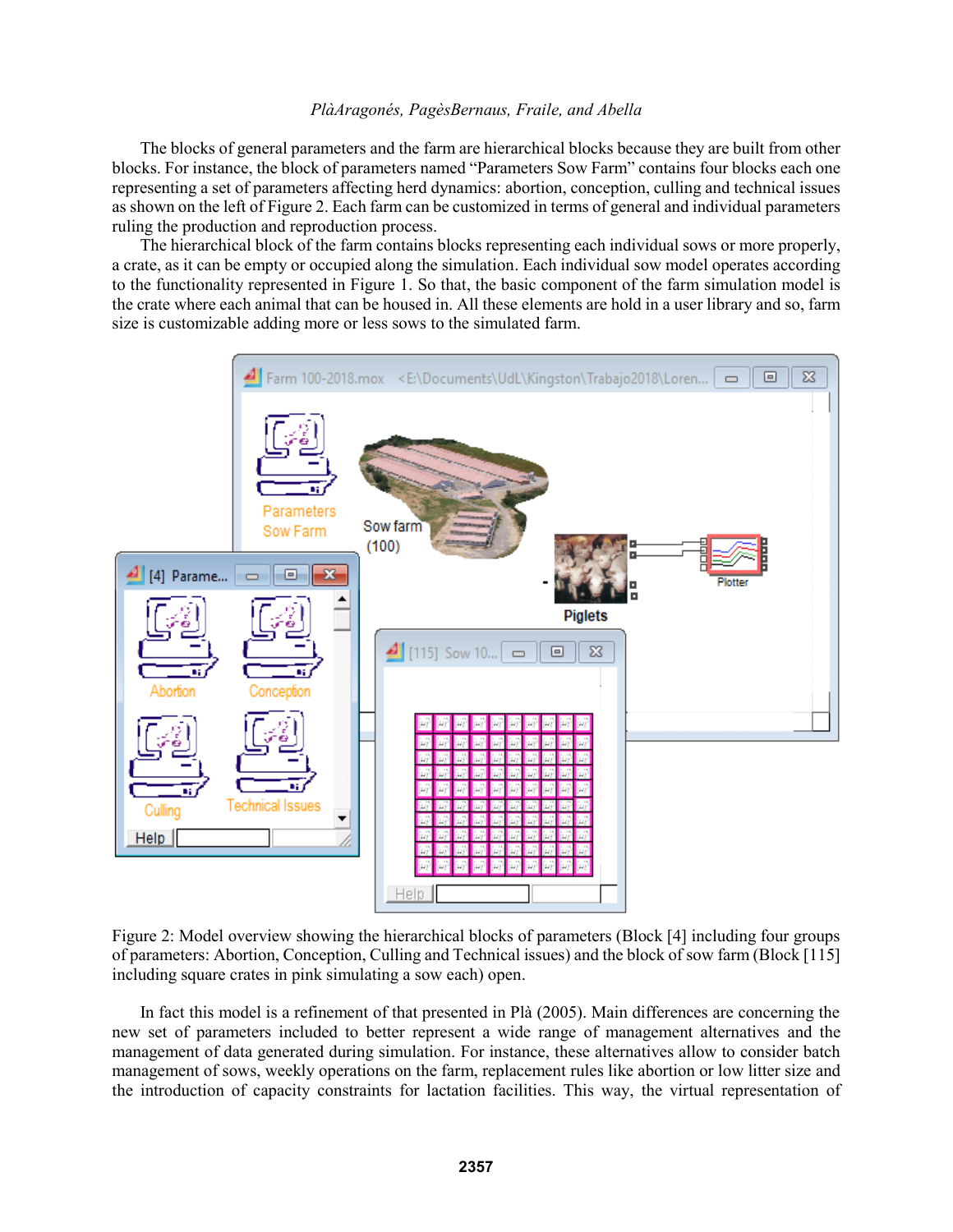different real management strategies is flexible and capable to be more realistic and accurate. As result, comparisons between farm systems are better analyzed and more reliable.

# **3.4 The Simulation Experiment**

There is a long term experiment that started with the findings of Abella et al. (2016) regarding the resistance analysis of several sows regarding the PRRS disease. In this context, two groups of sows (namely PCR0 and PCR1) are under the same management policy in a commercial farm suffering in the past PRSS outbreaks. The idea of the real experiment is to expose these two phenotypes (resistant and not) to a possible future outbreak and to analyze the immuno-response and the productive behavior. Sows of both phenotypes are living together in a commercial farm merged with other sows and receiving the same treatment. The farmer do not know which are these animals to avoid preferences among sows. Key production indexes are collected regularly and registered as for the rest of the sows in the farm and following the standards in Spanish commercial farms. In the meantime, it was proposed to investigate the productive behavior of the two phenotypes in view of finding discrepancies and detecting different behavior in absence of the disease outbreak.

As sows involved in the experiment were introduced in batches in the farm, merged with the rest of sows in the farm, it is difficult to assess differences in production between phenotypes. Hence, it was proposed to conduct a simulation experiment using the previous presented simulation model updated with all the value parameters and technical indexes observed for each of the two groups. As result, two virtual farms housing virtually one of the phenotypes will be built, simulated and analyzed to estimate productive and economic performances.

# **4 EXPERIMENTATION AND PRELIMINAR RESULTS**

The number of sows available to extract value parameters for each phenotype were of 133 for PCR0 and 248 for PCR1. Most of the registered sows were still alive and productive on farm and only 23% of PCR0 and 21% of PCR1 have been already culled. The eldest sows are in the fifth reproductive cycle, but most of the active sows are in the fourth reproductive cycle. Parameters of performance beyond the fourth cycle are considered the same for the two groups. All differential parameters used in the simulation experiment are presented in Appendix A.



Figure 3: Piglet production over time.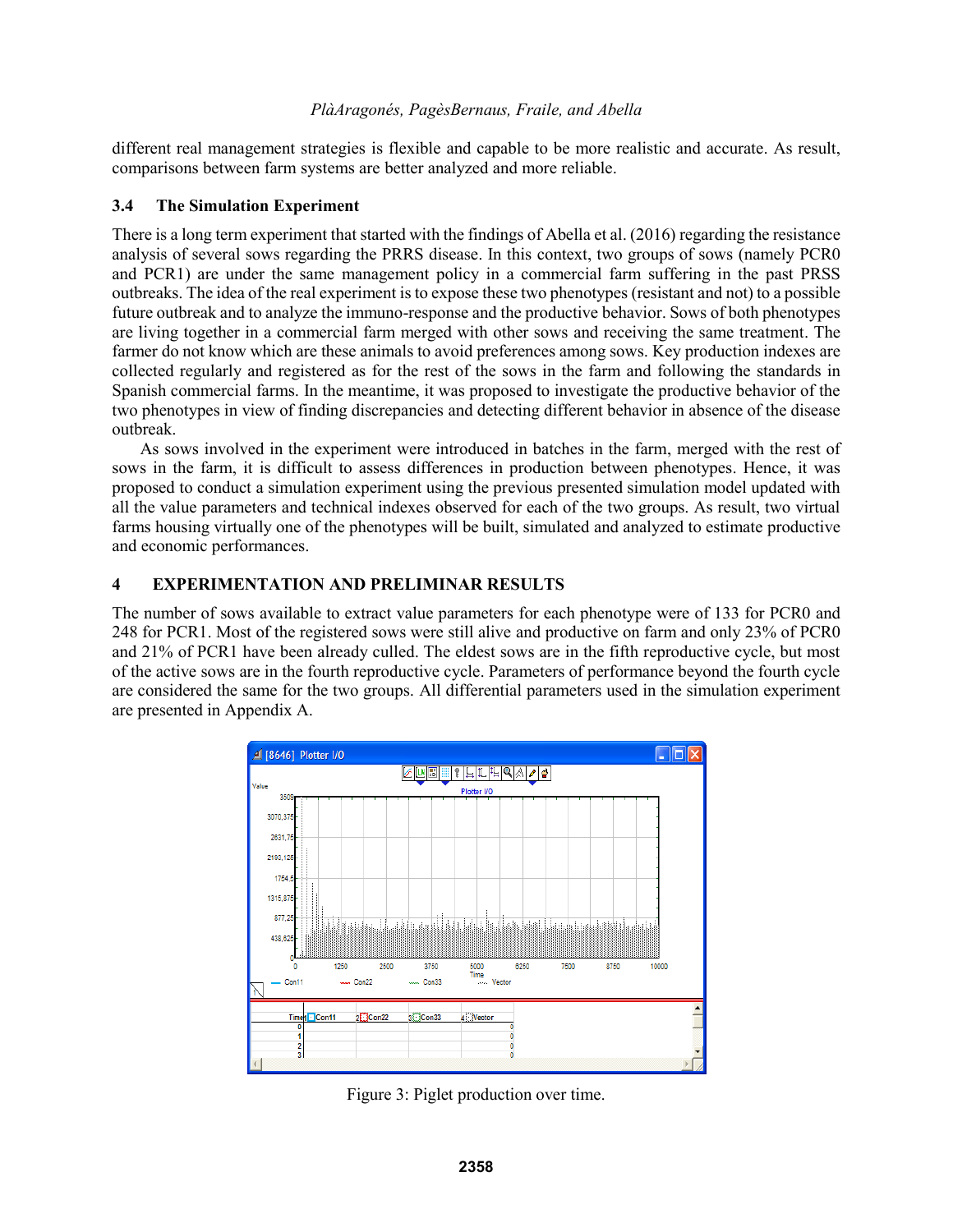For all simulation runs were considered twelve years (4380 days). A warming period of 6 years (2190 days) was considered before extracting statistics. Piglet production was considered the main output of the model directly related with economic output as many authors recognize (Plà, 2007). Hence, Figure 3 shows the plot of piglet production over time when variability was not considered. The main result obtained to compare both phenotypes was number of piglets weaned per weaning (shown in Table 1). A total of thirty runs were considered to make the comparison of a two sample t-test of means. Significance differences was found  $(p<0.001)$ .

| Phenotype        | N  | Mean    | <b>StDev</b> | Litter |
|------------------|----|---------|--------------|--------|
|                  |    | weaned  |              | size   |
| PCR <sub>0</sub> | 30 | 10 0 75 | 0.005        | 11 30  |
| PCR 1            | 30 | 9.901   | 0.005        | 30     |

Table 1: Summary of piglet production from t=2190 to T=4380.

A detailed inspection of the simulation results was surprising as it is already seen on Table 1, sows of group PCR1 have a bigger litter size than PCR0. However, herd dynamics provokes that final result at weaning, sows of PCR0 show a better performance. In this sense, all technical parameters and key production indexes show better figures for sows of group PCR1 except for a slight difference in culling rates (Table 4) and piglets weaned (Table 5). These differences are the elements serving to explain the final outcome of the model.

The real experiment is not over on field, so it will be necessary to wait for the conclusion and collection of all the data to corroborate the results observed when comparing both prototypes. However, these preliminary results served to value the technical and economic impact of a sow phenotype resistant to the PRRS disease.

## **5 CONCLUSIONS**

The simulation model described here represents a practical approach for representing the operation of a sow farm under different sets of parameters. The use of a visual simulation tool like ExtendSim is useful to interact with specialist and produce a flexible tool. The simulation model considered variations in sow performance and can explore the performance of two different phenotypes. We have illustrated the utility of the model comparing two phenotypes of sows resistant to the PRRS disease with respect another group not resistant to the same disease. The estimates of economic performances represented by average number of piglets weaned per sow per year in absence of a disease outbreak do show significant differences between genotypes. However, it would be required to repeat the analysis once the experiment be finished and all the data available.

## **A PARAMETERS OF THE SIMULATION MODEL**

The parameters enumerated here are those calculated specifically for each phenotype and making the difference in the simulations. Then, virtually farms are simulated with the parameters showed by each phenotype.

That is, both phenotypes are under the same management policy and results are the expression of corresponding phenotype. Considered parameters are classified in random time intervals (Table 2) related with the nodes presented in Figure 1, time intervals under farmer's control (Table 3), transition probabilities (Table 4), litter size and piglets weaned per parity (Table 5) and management requirements for each virtual farm simulated (PCR0 and PCR1). Distribution of random time intervals shown in Table 2 are extracted from the exploratory analysis introduced in Marin et al. (2005) and distribution values of parameters updated with the experiment data.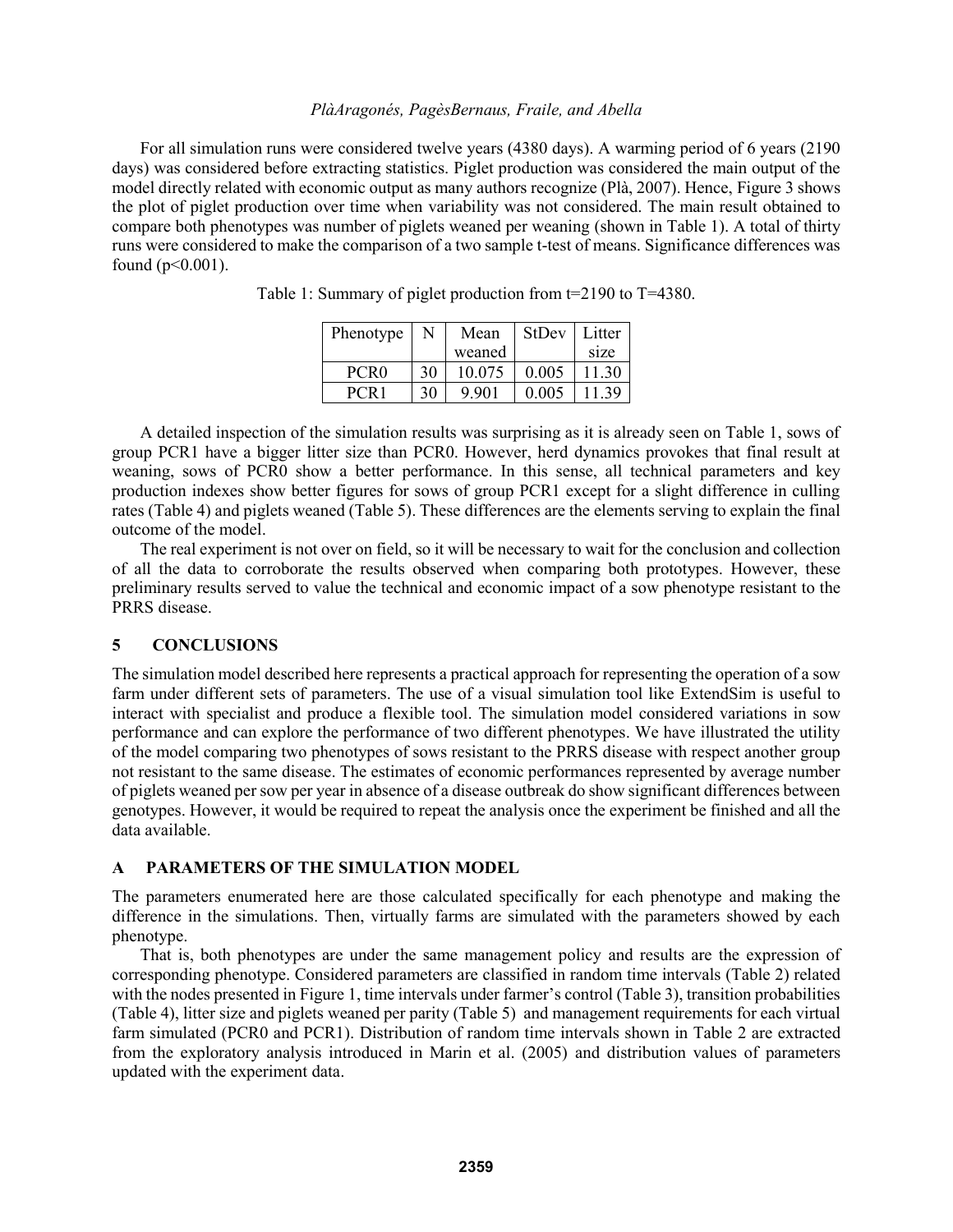| Time interval                 | Distribution in days |                     |  |
|-------------------------------|----------------------|---------------------|--|
|                               | PCR <sub>0</sub>     | PCR1                |  |
| Interval to first mating      | $\Gamma(5.94, 0.5)$  | $\Gamma(5.60, 0.5)$ |  |
| Interval between matings      | N(22.62,3)           | N(21.36,3)          |  |
| Gestation                     | N(116,2)             | N(116,2)            |  |
| Abortion                      | weib(5,60)           | weib(5,75)          |  |
| Interval mating to culling    | N(28,3)              | N(28,3)             |  |
| Interval otherwise to culling | N(7,3)               |                     |  |

#### Table 2: Random Time Intervals.

As mentioned, in this experiment, the decisions regarding reproductive management strategies are considered the same for both virtual farms representing the same environment rules provided by the farmer. For instance: size of batches of sows or the delay between batches, the maximum lifespan (fixed at 9 reproductive cycles), the maximum number of mating per reproductive cycle (two matings maximum), the number of abortions permitted (only two abortions per sow). Lactation management involves decision variables affecting weanings like when piglets are weaned (scheduled every week), the minimum age of piglets for being weaned (three weeks of lactation). The farm size was set to 600 sows and the warming period for the farm of 6 years with a time horizon of 12 years.

| Time interval                   | Distribution in days                 |       |  |
|---------------------------------|--------------------------------------|-------|--|
|                                 | PCR <sub>0</sub><br>PCR <sub>1</sub> |       |  |
| Lactation                       | 23.27                                | 23.33 |  |
| Time interval to be moved to    | 28                                   | 28    |  |
| gestation facility after mating |                                      |       |  |
| Time interval to be moved to    |                                      |       |  |
| lactation facility before       |                                      |       |  |
| farrowing                       |                                      |       |  |
| Drying period after weaning     |                                      |       |  |

Table 3: Time Intervals under farmer's control.

Parameters related to parameters under farmer's control are the same for both prototypes. The lactation period is slightly different between phenotypes as weaning is not performed at a fixed aged. Transition probabilities in Table 4 represent the probability of going from node to node depicted in Figure 1.

| Table 4: Transition Probabilities. |
|------------------------------------|
|------------------------------------|

|             | Probability      |        |
|-------------|------------------|--------|
|             | PCR <sub>0</sub> | PCR1   |
| Conception1 | 0.8267           | 0.8534 |
| Conception2 | 0.7586           | 0.6840 |
| Conception3 | 0.6477           | 0.5212 |
| Conception4 | 0.6825           | 0.7805 |
| Conception+ | 0.7000           | 0.7000 |
| Abortion    | 0.0533           | 0.0468 |
| Mortality   | 0.007            | 0.012  |
| Casualties  | 0.013            | 0.012  |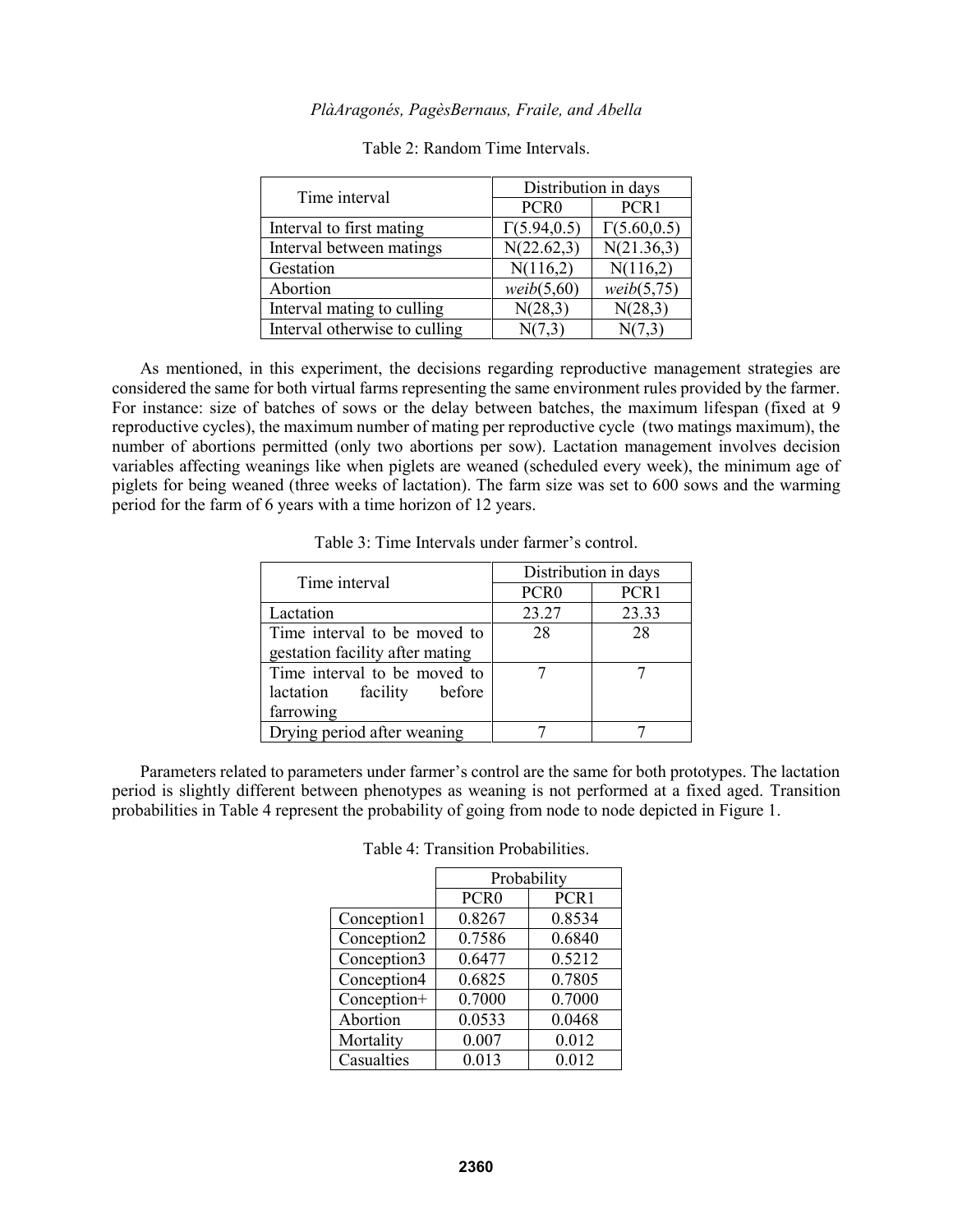|           | Litter size      |       | Weaned           |       |
|-----------|------------------|-------|------------------|-------|
|           | PCR <sub>0</sub> | PCR1  | PCR <sub>0</sub> | PCR1  |
| Parity 1  | 10.51            | 10.67 | 8.83             | 8.83  |
| Parity 2  | 11.12            | 11.73 | 9.83             | 9.26  |
| Parity 3  | 11.87            | 11.28 | 10.65            | 10.00 |
| Parity 4  | 11.56            | 12.62 | 10.49            | 10.54 |
| Parity 5+ | 11.57            | 11.33 | 10.49            | 10.40 |

Table 5: Litter size.

## **REFERENCES**

- Abella, G., R.N. Pena, C. Nogareda, R. Armengol, A. Vidal, L. Moradell, V. Tarancon, E. Novell, J. Estany, and L. Fraile. 2016. "A WUR SNP is Associated With European Porcine Reproductive and Respiratory Virus Syndrome Resistance And Growth Performance In Pigs". *Research In Veterinary Science*, 104: 117–122.
- Gelb, E.M. 1999. "Adoption of IT by Farmers- Does Reality Reflect The Potential Benefit?". In *Proceedings Second European Conference EFITA*, 433–441. Bonn, Germany.
- Kamp, J.A.L.M. 1999. "Knowledge Based Systems: From Re-Search To Practical Application. Pitfalls and Critical Success Factors". *Computers And Electronics In Agriculture* 22: 243–250.
- Kleijnen, J. P. C. 1995. "Verification and Validation Of Simulation Models". *European Journal Of Operational Research*, 82:145–162.
- Krahl, D. 2013. "EXTENDSIM 9", In *Proceedings of The 2013 Winter Simulation Conference,* edited by R. Pasupathy et al. , 4065–4072, Piscataway, New Jersey:IEEE.
- Krahl, D. and A. Nastasi. 2014. "Reliability Modeling With Extendsim". In *Proceedings of The 2014 Winter Simulation Conference,* edited by A. Tolk, et al., 4219–4225, Piscataway, New Jersey:IEEE.
- Law, A. M., and W. D. Kelton. 2000. *Simulation Modeling & Analysis.* 3rd Ed. New York: Mcgraw-Hill.
- Marín, J.M., L.M. Plà and D. Ríos. 2005. "Inference For Some Stochastic Process Models Related With Sow Farm Management". *Journal Of Applied Statistics*, 32(8): 797–812.
- Nadal, E. and L.M. Plà. 2014. "Multiperiod Planning Tool For Multisite Pig Production Systems". *Journal Of Animal Science,* 92: 4154-4160.
- Panell, D.J., B. Malcom and R.S. Kingwell. 2000. "Are We Risking Too Much? Perspectives On Risk In Farm Modeling". *Agricultural Economics*, 23: 69-78.
- Perez, C., R. De Castro, and M. F. I. Furnols. 2009. "The Pork Industry: A Supply Chain Perspective". *British Food Journal*. 111(3): 257–274.
- Plà, L.M. 2007. "Review Of Matehmatical Models For Sow Herd Management". *Livestock Production Sciences*. 106: 107-119
- Plà-Aragonès, L.M. 2005. "A Stochastic Model For Planning Swine Facilities". In *Proceedings of The 2005 Winter Simulation Conference*, edited by Kuhl et al., 2378-2384 Piscataway, New Jersey:IEEE.
- Plà-Aragonés, L. M. 2010. "Decision Support Systems In Agriculture, Food and The Environment, Decision Support Systems". In *Agriculture, Food and The Environment: Trends, Applications And Advances*, edited by B. Manos et al. IGI Global.
- Pla, L. M., D. L. Sandars, and A. J. Higgins. 2014. "A Perspective on Operational Research Prospects For Agriculture". *Journal Of The Operational Research Society*, 65(7): 1078–1089.
- Rodríguez, S., L. M. Plà, and J. Faulin. 2014. "New Opportunities in Operations Research To Improve Pork Supply Chain Efficiency". *Annals Of Operations Research*, 219(1): 5–23.
- Singh, D. 1986. "Simulation-Aided Capacity Selection of Confinement Facilities For Swine Production". In *Transactions Of The ASAE,* 29: 807–815.
- Wittemore, C. 1998. *The Science And Practice of Pig Production*. Oxford. Blackwell Science Ltd.